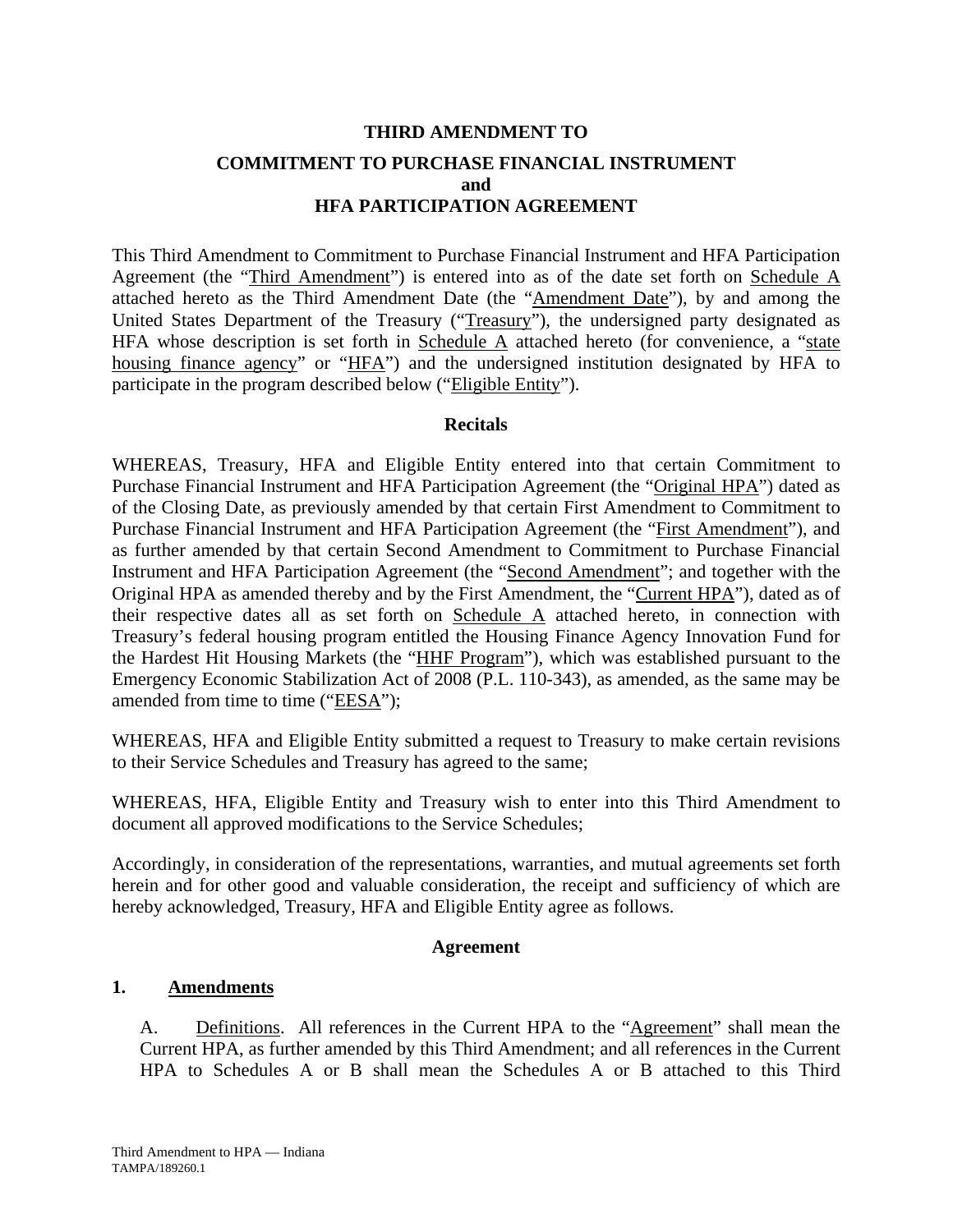Amendment. All references herein to the "HPA" shall mean the Current HPA, as further amended by this Third Amendment.

B. Schedule A. Schedule A attached to the Current HPA is hereby deleted in its entirety and replaced with Schedule A attached to this Third Amendment.

C. Schedule B. Schedule B attached to the Current HPA is hereby deleted in its entirety and replaced with Schedule B attached to this Third Amendment.

## **2. Representations, Warranties and Covenants**

A. HFA and Eligible Entity. HFA and Eligible Entity, each for itself, make the following representations, warranties and covenants to Treasury and the truth and accuracy of such representations and warranties and compliance with and performance of such covenants are continuing obligations of HFA and Eligible Entity, each as to itself. In the event that any of the representations or warranties made herein cease to be true and correct or HFA or Eligible Entity breaches any of its covenants made herein, HFA or Eligible Entity, as the case may be, agrees to notify Treasury immediately and the same shall constitute an Event of Default under the HPA.

(1) HFA and Eligible Entity each hereby certifies, represents and warrants as of the date hereof that each of the representations and warranties of HFA or Eligible Entity, as applicable, contained in the HPA are true, correct, accurate and complete in all material respects as of the date hereof. All covenants of HFA or Eligible Entity, as applicable, contained in the HPA shall remain in full force and effect and neither HFA, nor Eligible Entity is in breach of any such covenant.

(2) Eligible Entity has the full corporate power and authority to enter into, execute, and deliver this Third Amendment and any other closing documentation delivered to Treasury in connection with this Third Amendment, and to perform its obligations hereunder and thereunder.

(3) HFA has the full legal power and authority to enter into, execute, and deliver this Third Amendment and any other closing documentation delivered to Treasury in connection with this Third Amendment, and to perform its obligations hereunder and thereunder.

## **3. Miscellaneous**

A. The recitals set forth at the beginning of this Third Amendment are true and accurate and are incorporated herein by this reference.

B. Capitalized terms used but not defined herein shall have the meanings ascribed to them in the HPA.

C. Any provision of the HPA that is determined to be prohibited or unenforceable in any jurisdiction shall, as to such jurisdiction, be ineffective to the extent of such prohibition or unenforceability without invalidating the remaining provisions of the HPA, and no such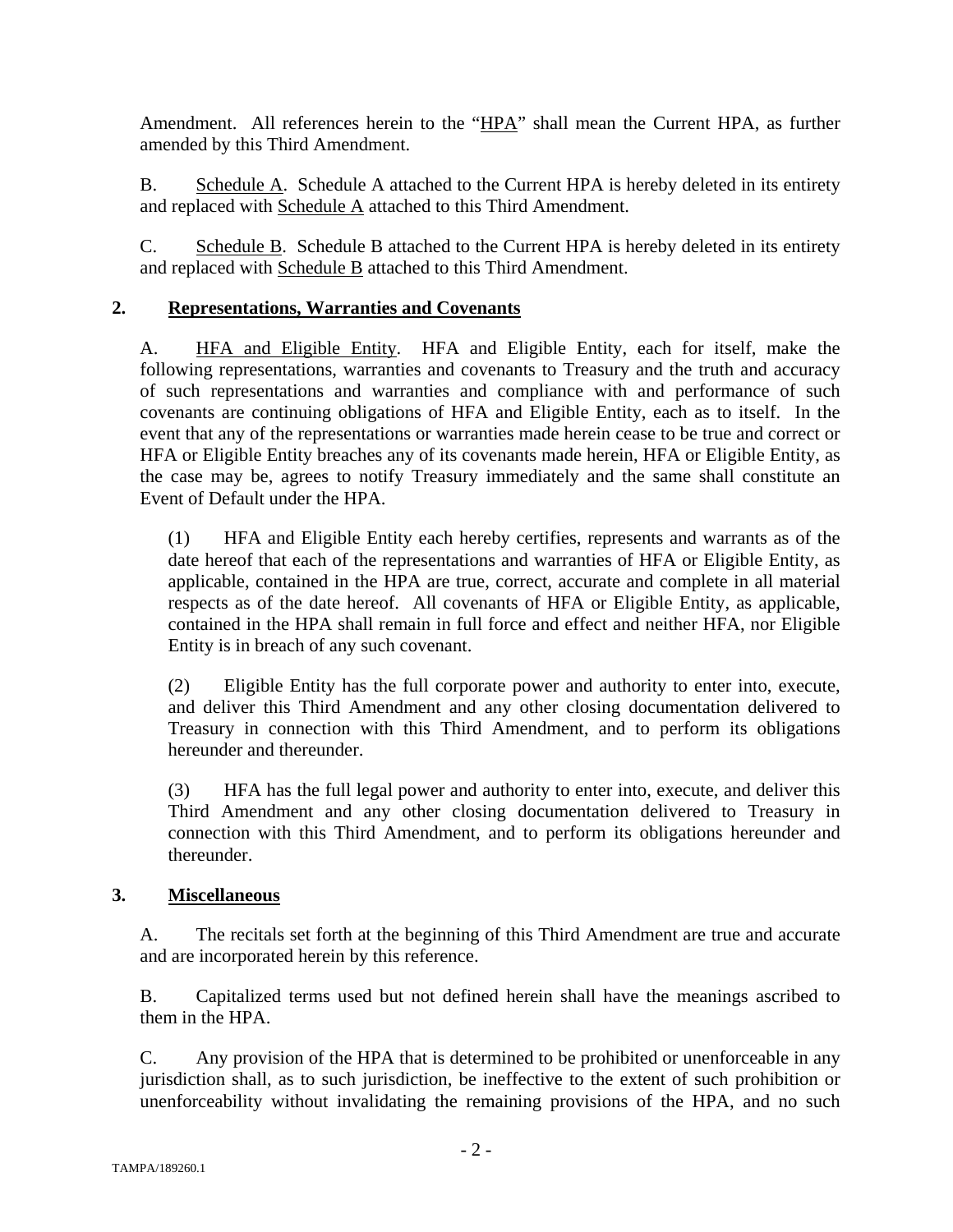prohibition or unenforceability in any jurisdiction shall invalidate such provision in any other jurisdiction.

D. This Third Amendment may be executed in two or more counterparts (and by different parties on separate counterparts), each of which shall be deemed an original, but all of which together shall constitute one and the same instrument. Facsimile or electronic copies of this Third Amendment shall be treated as originals for all purposes.

## [SIGNATURE PAGE FOLLOWS; REMAINDER OF PAGE INTENTIONALLY LEFT BLANK]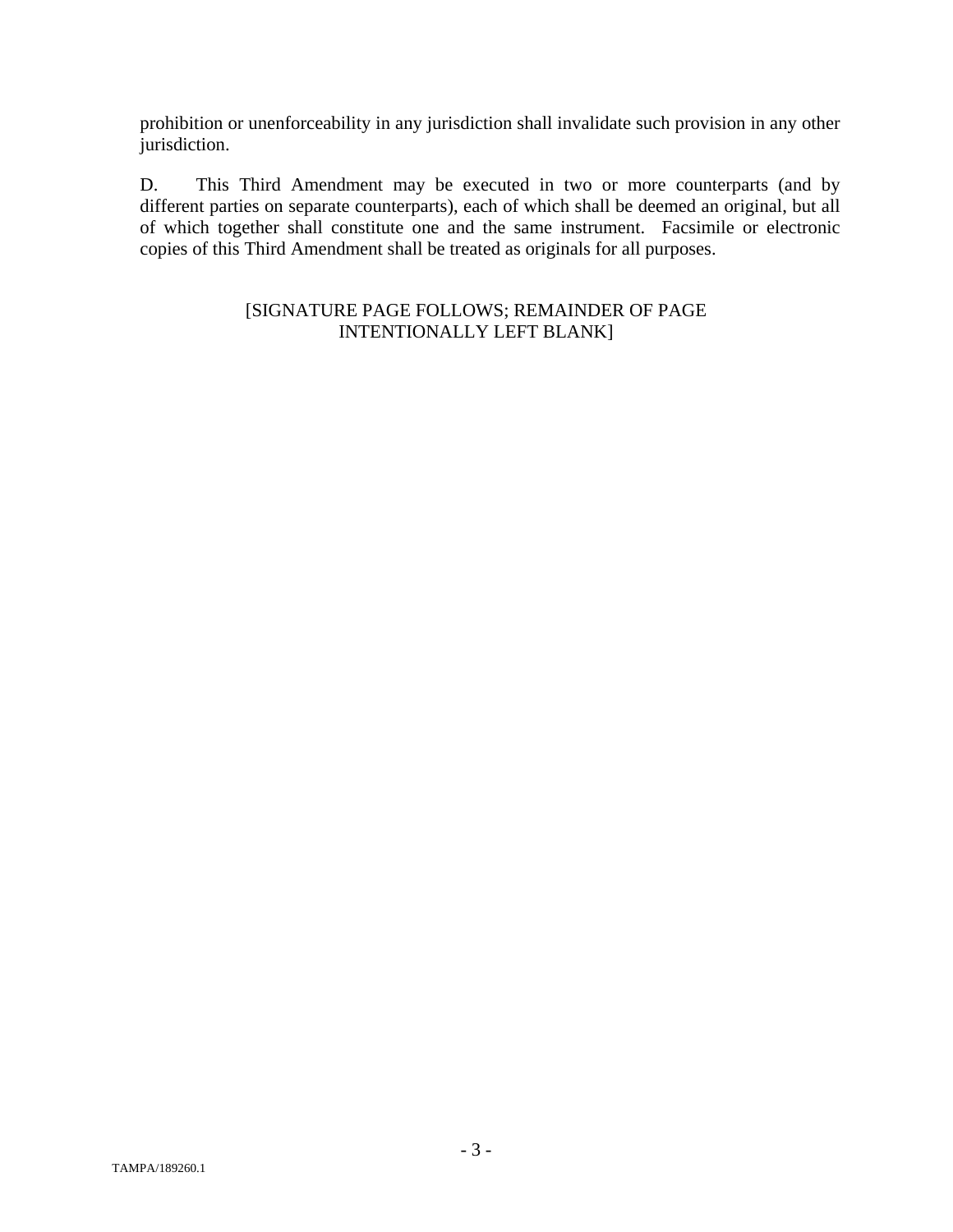**In Witness Whereof**, HFA, Eligible Entity and Treasury by their duly authorized officials hereby execute and deliver this Third Amendment to Commitment to Purchase Financial Instrument and HFA Participation Agreement as of the Amendment Date.

## **HFA**: **TREASURY**:

## INDIANA HOUSING AND COMMUNITY DEVELOPMENT AUTHORITY

UNITED STATES DEPARTMENT OF THE **TREASURY** 

By: <u>/s/ Sherry Seiwert By:</u> By: Name: Sherry Seiwert Name: Timothy G. Massad

Title: Executive Director Title: Assistant Secretary for Financial Stability

### **ELIGIBLE ENTITY**:

INDIANA HOUSING AND COMMUNITY DEVELOPMENT AUTHORITY

By: /s/ Sherry Seiwert Name: Sherry Seiwert Title: Executive Director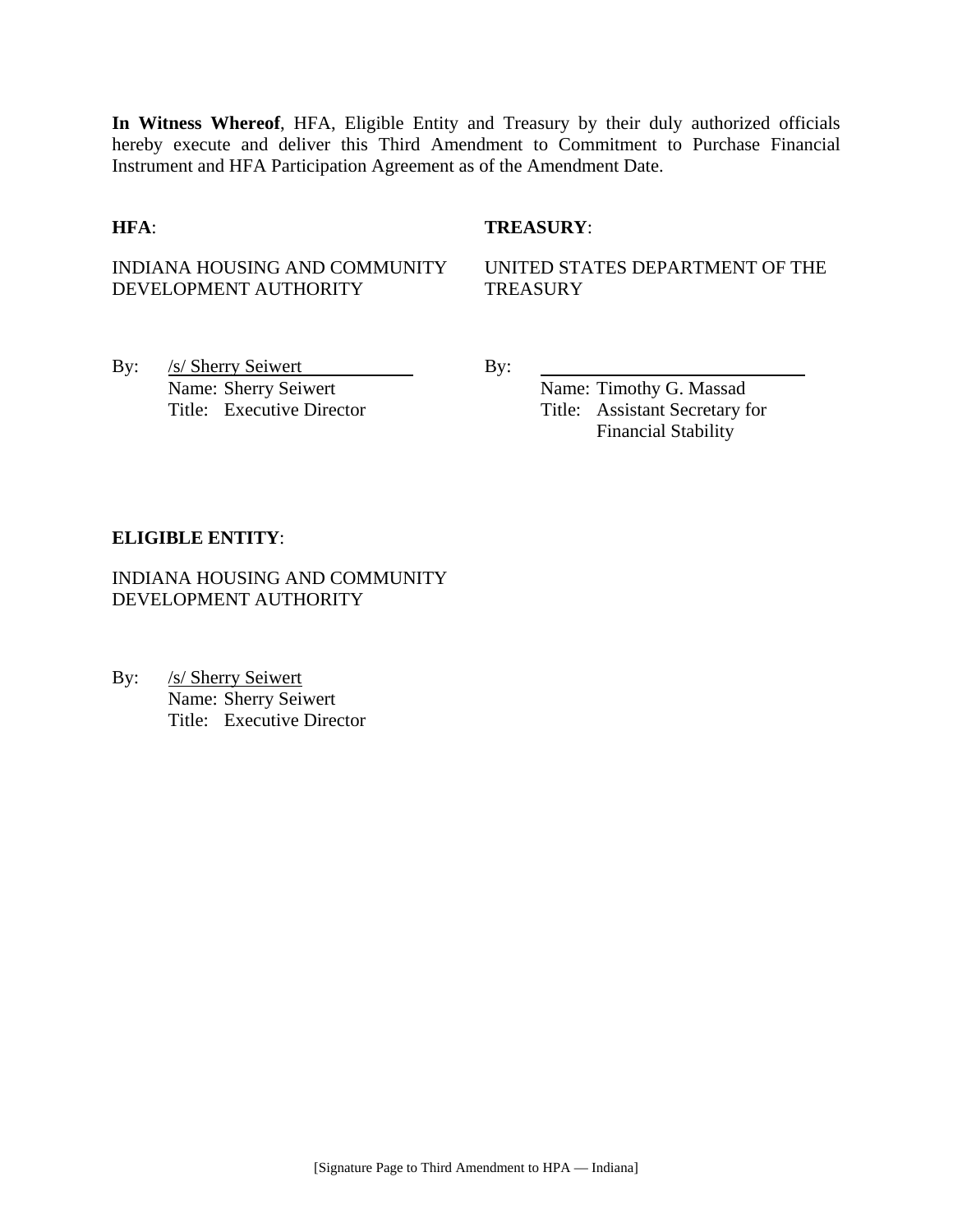In Witness Whereof, HFA, Eligible Entity and Treasury by their duly authorized officials hereby execute and deliver this Third Amendment to Commitment to Purchase Financial Instrument and HFA Participation Agreement as of the Amendment Date.

#### HFA:

#### **TREASURY:**

INDIANA HOUSING AND COMMUNITY DEVELOPMENT AUTHORITY

By:

Name: Sherry Seiwert Title: Executive Director UNITED STATES DEPARTMENT OF THE **TREASURY** 

By:

Name: Timothy G. Massad Title: Assistant Secretary for Financial Stability

#### **ELIGIBLE ENTITY:**

INDIANA HOUSING AND COMMUNITY DEVELOPMENT AUTHORITY

By:

Name: Sherry Seiwert Title: Executive Director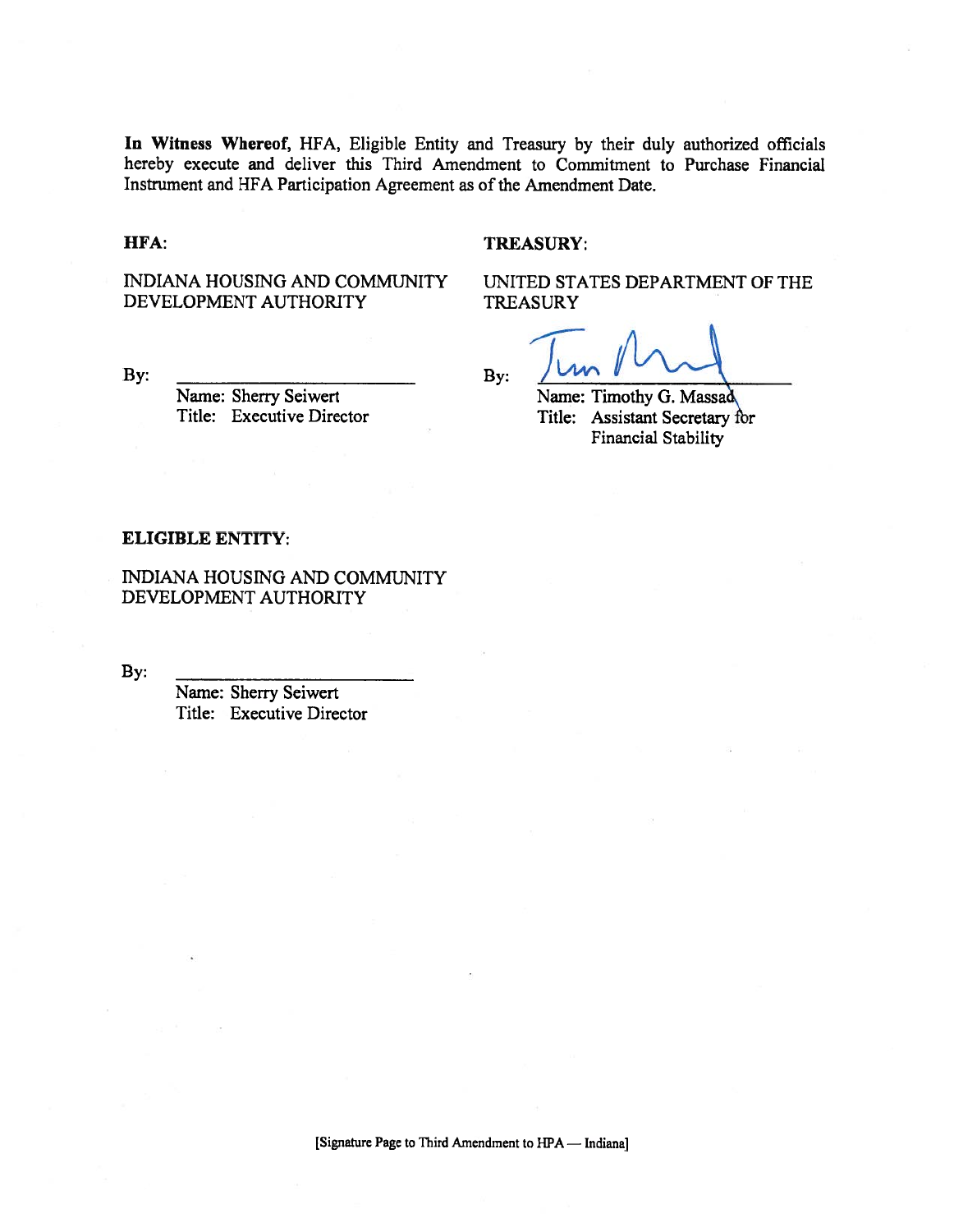# **EXHIBITS AND SCHEDULES**

Schedule A Basic Information

Schedule B Service Schedules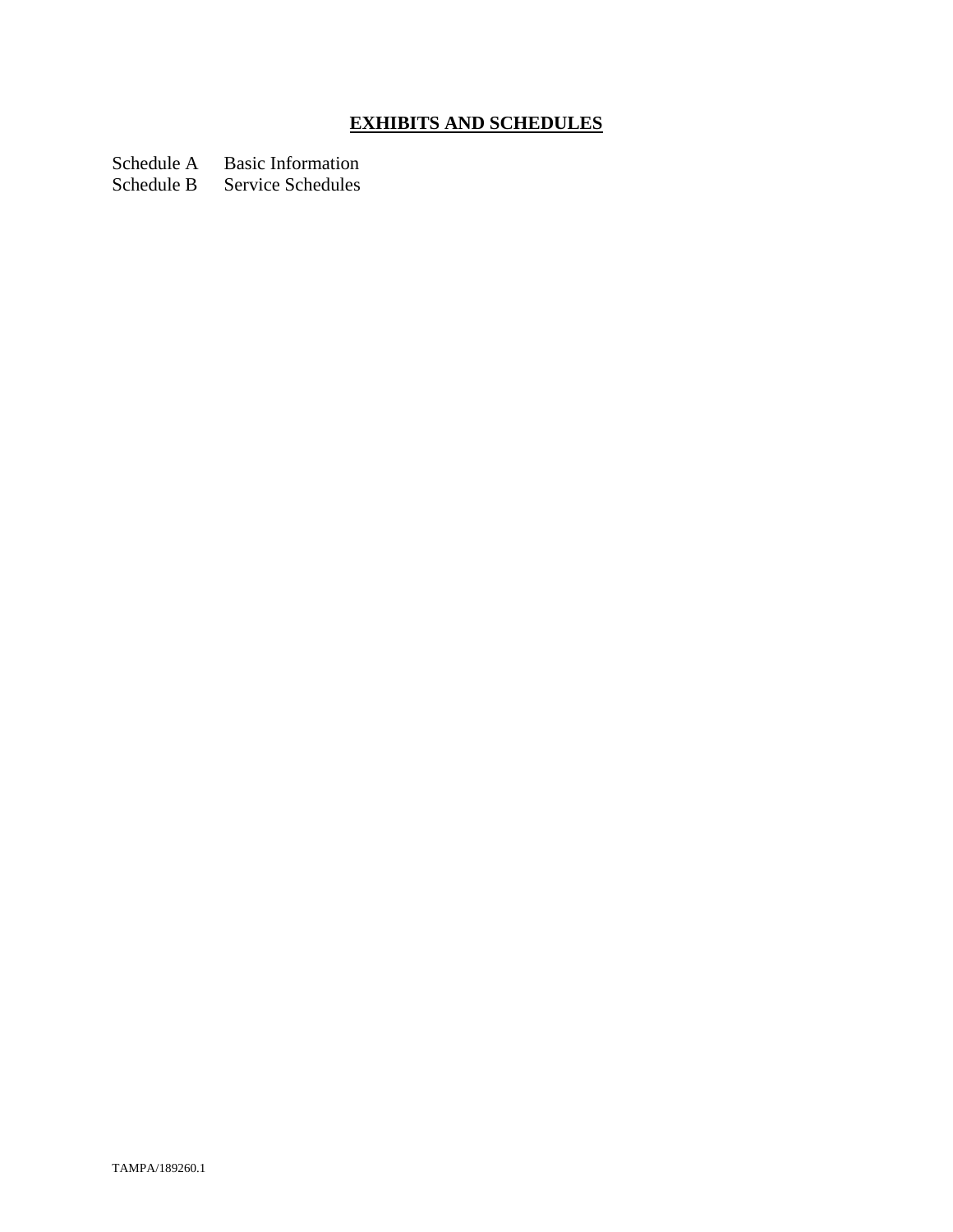## **SCHEDULE A**

## **BASIC INFORMATION**

| Eligible Entity Information:            |                                                                                            |  |  |  |
|-----------------------------------------|--------------------------------------------------------------------------------------------|--|--|--|
| Name of the Eligible Entity:            | Indiana Housing and Community<br>Development Authority <sup>1</sup>                        |  |  |  |
| Corporate or other organizational form: | body corporate and politic, established and<br>existing under Indiana Code 5-20-1 et. seq. |  |  |  |
| Jurisdiction of organization:           | Indiana                                                                                    |  |  |  |
| Notice Information:                     |                                                                                            |  |  |  |
|                                         |                                                                                            |  |  |  |
|                                         |                                                                                            |  |  |  |
|                                         |                                                                                            |  |  |  |
| <b>HFA</b> Information:<br>Name of HFA: | Indiana Housing and Community<br>Development Authority <sup>1</sup>                        |  |  |  |
| Organizational form:                    | body corporate and politic, established and<br>existing under Indiana Code 5-20-1 et. seq. |  |  |  |
| Date of Application:                    | September 1, 2010                                                                          |  |  |  |

Date of Action Plan: September 1, 2010

 $\overline{a}$ 

<sup>1</sup> References in the Agreement to the term "HFA" shall mean the Indiana Housing and Community Development Authority ("IHCDA") in its capacity as HFA as such term is used in the Agreement; and references in the Agreement to the term "Eligible Entity" shall mean IHCDA, in its capacity as Eligible Entity as such term is used in the Agreement.

Notwithstanding anything to the contrary in the Agreement, (A) for purposes of Section 4(G) thereof, (i) annual audited financial statements shall be due no later than one hundred eighty (180) days after the end of IHCDA's fiscal year, and (ii) quarterly financial statements shall be due no later than forty-five (45) days after the end of each quarter commencing with the first full quarter ending after the Effective Date; provided that for any quarter IHCDA does not prepare unaudited financial statements for its internal use, or to be sent to a third party, such quarterly unaudited financial statement shall not be required and instead IHCDA shall provide to Treasury, no later than fortyfive (45) days after the end of each quarter commencing with the first full quarter ending after the Effective Date, summary expenses by category [e.g., in-take partners, IHCDA specific expenses (e.g. salaries)], and last business day of the quarter's Depository Account bank statement, which information will allow Treasury to review and confirm the funds used for the Services and Permitted Expenses; (B) for purposes of Section 7 thereof, the powers and authority of IHCDA shall be governed by and construed in accordance with the laws of the State of Indiana; and (C) for the purposes of Sections 2(C)(1) and 6(A)(2) thereof, references to the term "instrumentality" shall mean "body corporate and politic".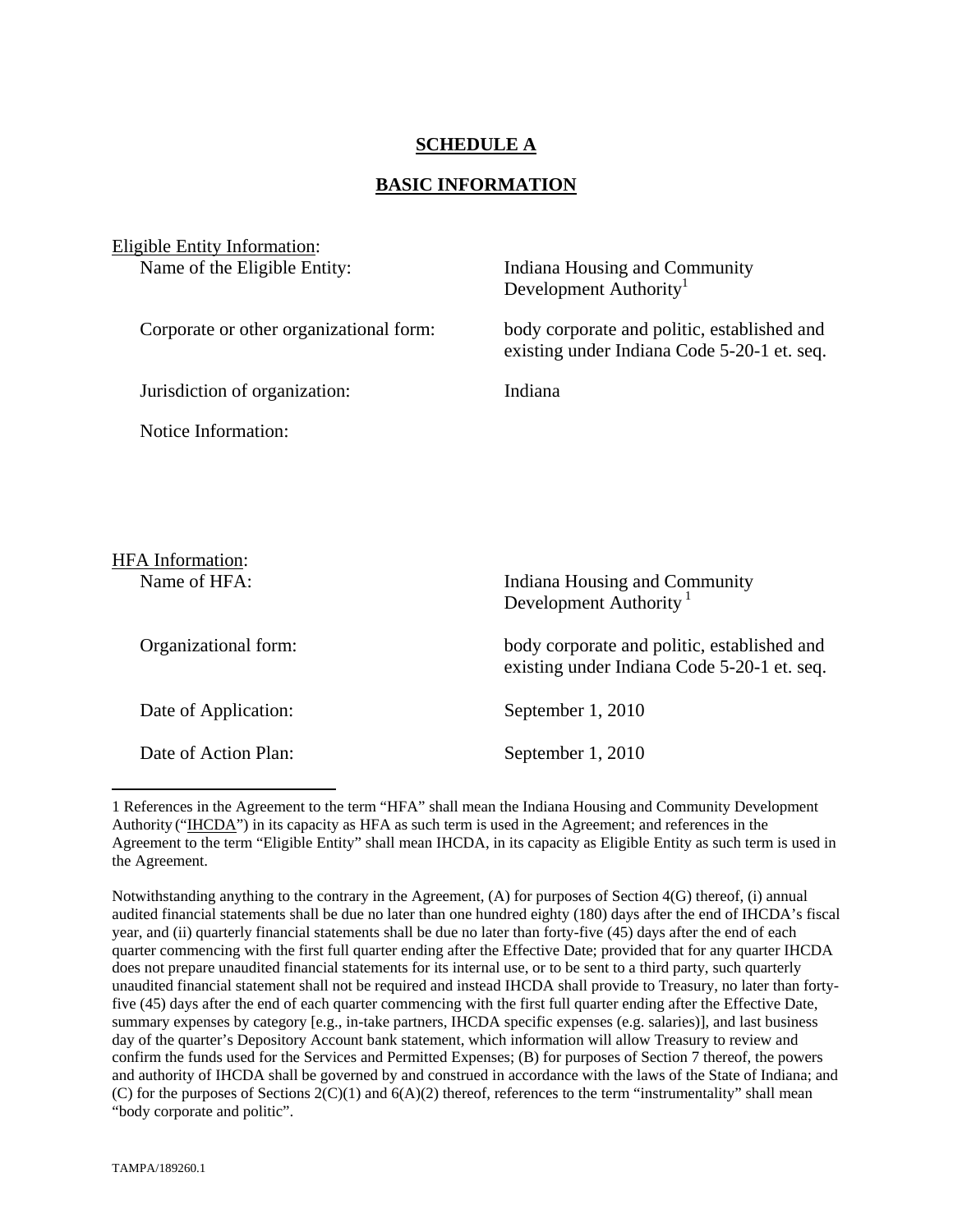| Notice Information:                                                                 | Same as notice information for Eligible<br>Entity.                                                                                                        |
|-------------------------------------------------------------------------------------|-----------------------------------------------------------------------------------------------------------------------------------------------------------|
| <b>Program Participation Cap:</b>                                                   | \$221,694,139.00                                                                                                                                          |
| Portion of Program Participation Cap<br><b>Representing Original HHF Funds:</b>     | N/A                                                                                                                                                       |
| Portion of Program Participation Cap<br><b>Representing Unemployment HHF Funds:</b> | \$82,762,859.00                                                                                                                                           |
| Permitted Expenses:                                                                 | \$39,041,587.00                                                                                                                                           |
| Closing Date:                                                                       | September 23, 2010                                                                                                                                        |
| <b>First Amendment Date:</b>                                                        | September 29, 2010                                                                                                                                        |
| <b>Second Amendment Date:</b>                                                       | March 9, 2011                                                                                                                                             |
| <b>Third Amendment Date:</b>                                                        | September 28, 2011                                                                                                                                        |
| <b>Eligible Entity Depository Account Information:</b>                              | See account information set forth in the<br>Depository Account Control Agreement<br>between Treasury and Eligible<br>Entity<br>regarding the HHF Program. |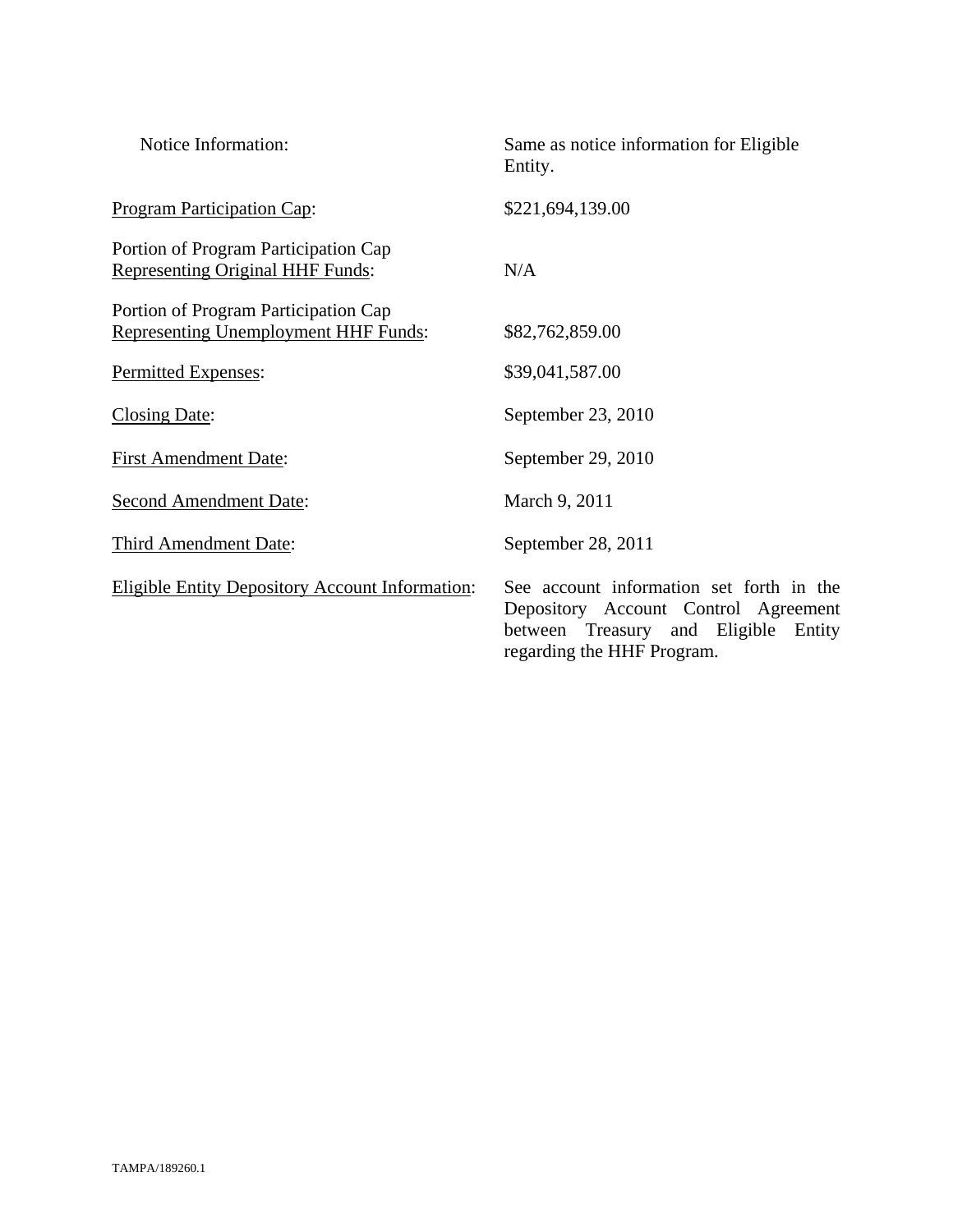## **SCHEDULE B**

## **SERVICE SCHEDULES**

The Service Schedules attached as Schedule B to the Current HPA are hereby deleted in their entirety and replaced with the attached Service Schedules (numbered sequentially as Service Schedule B-1, Service Schedule B-2, et. seq.), which collectively comprise Schedule B to the HPA.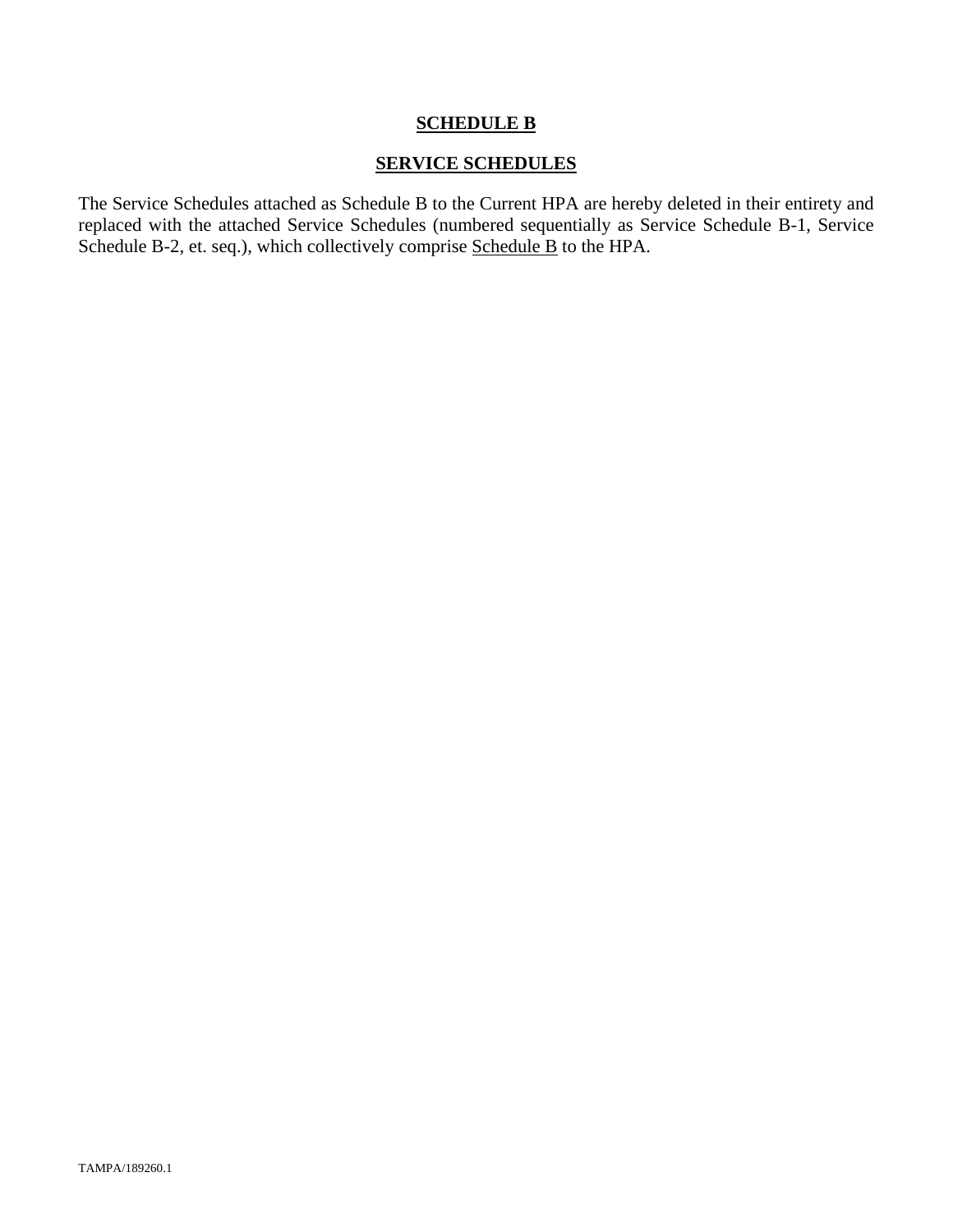# **SERVICE SCHEDULE B-1**

# **Indiana Hardest Hit Fund Unemployment Bridge Program**

## **Summary Guidelines**

| 1. | Program               | Under Indiana's Hardest Hit Fund Unemployment Bridge Program (UBP)            |
|----|-----------------------|-------------------------------------------------------------------------------|
|    | <b>Overview</b>       | the Indiana Housing and Community Development Authority (IHCDA)               |
|    |                       |                                                                               |
|    |                       | will offer qualifying individuals who are unemployed through no fault or      |
|    |                       | neglect of their own a monthly benefit to cover a portion of their first      |
|    |                       | mortgage and related expenses while the individual seeks new                  |
|    |                       | employment. When necessary, IHCDA will also provide a limited amount          |
|    |                       | of funding at the outset of assistance to bring a mortgage current so that    |
|    |                       | IHCDA may provide future monthly payments. IHCDA will also provide            |
|    |                       | assistance (up to three months principal, interest, taxes and insurance       |
|    |                       | (PITI) plus fees) to homeowners who were recently unemployed and              |
|    |                       | accumulated a delinquency during a period of unemployment and have            |
|    |                       | become re-employed but cannot bring their mortgage current with their         |
|    |                       | current income ("Re-employed Borrowers"). This last category of               |
|    |                       | assistance will only apply if a Re-employed Borrower: (a) qualifies in all    |
|    |                       | other respects for assistance; (b) has demonstrated that they can afford      |
|    |                       | mortgage payments with their post-unemployment income; and (c) does           |
|    |                       | not have the means for, or otherwise qualify for another program              |
|    |                       | providing, mortgage reinstatement but for HHF assistance. Assistance is       |
|    |                       | subject to approval of the homeowner's HHF Action Plan, which is a plan       |
|    |                       | relating solely to TARP funded modification programs that will be             |
|    |                       | developed by a housing counseling agency and approved by IHCDA.               |
| 2. | <b>Program Goals</b>  | The goal of the UBP is to cover a portion of PITI for eligible unemployed     |
|    |                       | homeowners, allowing them to:                                                 |
|    |                       | 1) Secure re-employment in their occupation; or                               |
|    |                       | Access training made available through the Indiana Department of<br>2)        |
|    |                       | Workforce Development that will help them secure employment in a              |
|    |                       | new occupation.                                                               |
| 3. | <b>Target</b>         | IHCDA's target population is low- to moderate-income homeowners in            |
|    | <b>Population /</b>   | any county in Indiana. Homeowners in the 46 counties classified as            |
|    | <b>Areas</b>          | "hardest hit" will be eligible for a larger amount of assistance (\$18,000)   |
|    |                       | than homeowners residing in other counties (\$12,000).                        |
| 4. | Program               | \$182,652,552.00                                                              |
|    | <b>Allocation</b>     |                                                                               |
|    | (Excluding            |                                                                               |
|    | <b>Administrative</b> |                                                                               |
|    | <b>Expenses</b> )     |                                                                               |
| 5. | <b>Borrower</b>       | Owning only one home;<br>1)                                                   |
|    | Eligibility           | Submission of hardship affidavit documenting inability to pay<br>2)           |
|    | Criteria              | mortgage;                                                                     |
|    |                       | Priority of service will be extended to veterans and military personnel<br>3) |
|    |                       | (active or reserve);                                                          |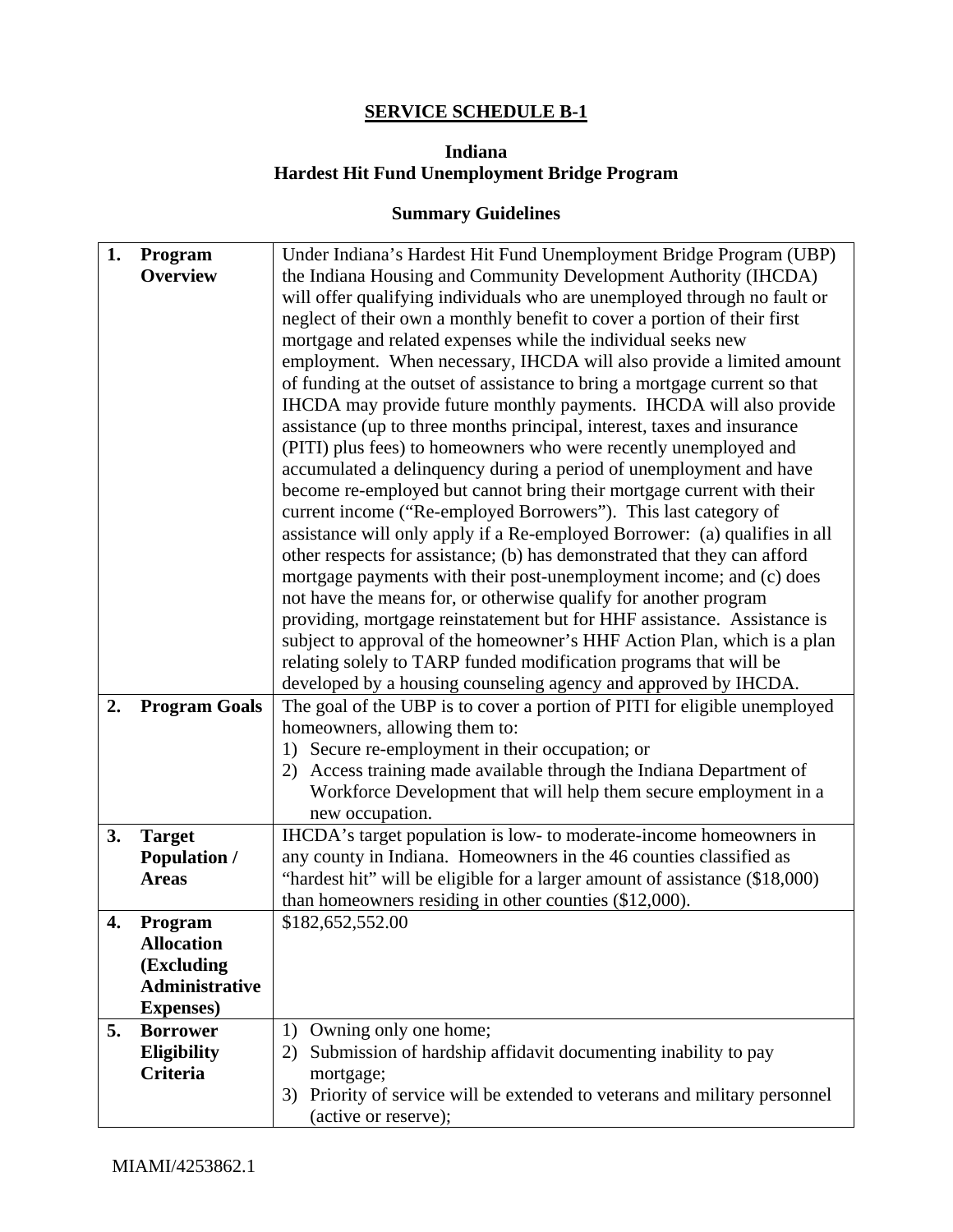|    |                      | With respect to currently unemployed borrowers:<br>4)                                                                                                  |  |
|----|----------------------|--------------------------------------------------------------------------------------------------------------------------------------------------------|--|
|    |                      | a) Unemployed and eligible for unemployment insurance;                                                                                                 |  |
|    |                      | b) Engaged in approved training, education or structured volunteer                                                                                     |  |
|    |                      | work (as defined by IHCDA);                                                                                                                            |  |
|    |                      | c) Current household income below 140% AMI adjusted for borrower                                                                                       |  |
|    |                      | household size;                                                                                                                                        |  |
|    |                      | d) Agreement to pay a minimum of 15% of household income at time                                                                                       |  |
|    |                      | of enrollment toward PITI based on documentation of                                                                                                    |  |
|    |                      | unemployment benefits;                                                                                                                                 |  |
|    |                      | e) Receiving unemployment insurance benefits from the Indiana                                                                                          |  |
|    |                      | Department of Workforce Development ("DWD") at the time of                                                                                             |  |
|    |                      | application;                                                                                                                                           |  |
|    |                      | At IHCDA's sole discretion, borrowers may be removed from the<br>f                                                                                     |  |
|    |                      | program for failing to make their required payments;                                                                                                   |  |
|    |                      | 5) With respect to Re-employed Borrowers:                                                                                                              |  |
|    |                      | a) Annual household income at or below \$150,000.                                                                                                      |  |
| 6. | <b>Property</b> /    | Owner-occupied primary residence located in Indiana.<br>1)                                                                                             |  |
|    | Loan                 | The unpaid principal balance of the borrower's first lien mortgage<br>2)                                                                               |  |
|    | <b>Eligibility</b>   | cannot exceed the conforming loan limit established by the Federal                                                                                     |  |
|    | Criteria             | Housing Finance Agency, as modified from time to time.                                                                                                 |  |
| 7. | Program              | 1) Property is vacant, abandoned or condemned.                                                                                                         |  |
|    | <b>Exclusions</b>    | 2) Borrower has not exhausted or been ruled ineligible for other programs                                                                              |  |
|    |                      | (federal or direct lender).                                                                                                                            |  |
|    |                      | 3) Borrower has liquid assets sufficient to make 6 months' worth of                                                                                    |  |
|    |                      | payments, excluding retirement accounts.                                                                                                               |  |
|    |                      | Borrower is ineligible for unemployment benefits (for example, due to<br>4)<br>exhaustion of benefits, nature of job loss or no W-2 reportable wages). |  |
| 8. | <b>Structure of</b>  | All assistance is structured as a forgivable, non-recourse, non-amortizing                                                                             |  |
|    | <b>Assistance</b>    | loan, secured by a junior lien on the property. The loan has a term of 10                                                                              |  |
|    |                      | years and is forgiven at a rate of 20% per year in years 6 through 10 of the                                                                           |  |
|    |                      | loan term. If the borrower sells the property before the forgiveness period                                                                            |  |
|    |                      | expires, all net sale proceeds up to the full principal balance outstanding                                                                            |  |
|    |                      | will be due and payable to IHCDA. All funds returned to the UBP may be                                                                                 |  |
|    |                      | recycled until December 31, 2017; thereafter, they will be returned to                                                                                 |  |
|    |                      | Treasury.                                                                                                                                              |  |
| 9. | <b>Per Household</b> | Total assistance per household ("Maximum Household Assistance") is not                                                                                 |  |
|    | <b>Assistance</b>    | to exceed \$18,000 in hardest hit counties or \$12,000 in balance of state.                                                                            |  |
|    | 10. Duration of      | Up to the borrowers' applicable amount of Maximum Household                                                                                            |  |
|    | <b>Assistance</b>    | Assistance or three months after re-employment, whichever comes first. It                                                                              |  |
|    |                      | is estimated that the average duration of assistance will be sixteen (16)                                                                              |  |
|    |                      | months.                                                                                                                                                |  |
|    | 11. Estimated        | An estimated 13,392 households will receive assistance, at an average                                                                                  |  |
|    | <b>Number of</b>     | assistance level of about \$925 per month for an average of approximately                                                                              |  |
|    | Participating        | sixteen (16) months of assistance, inclusive of payments to clear                                                                                      |  |
|    | <b>Households</b>    | delinquencies and assistance after re-employment.                                                                                                      |  |
|    |                      |                                                                                                                                                        |  |